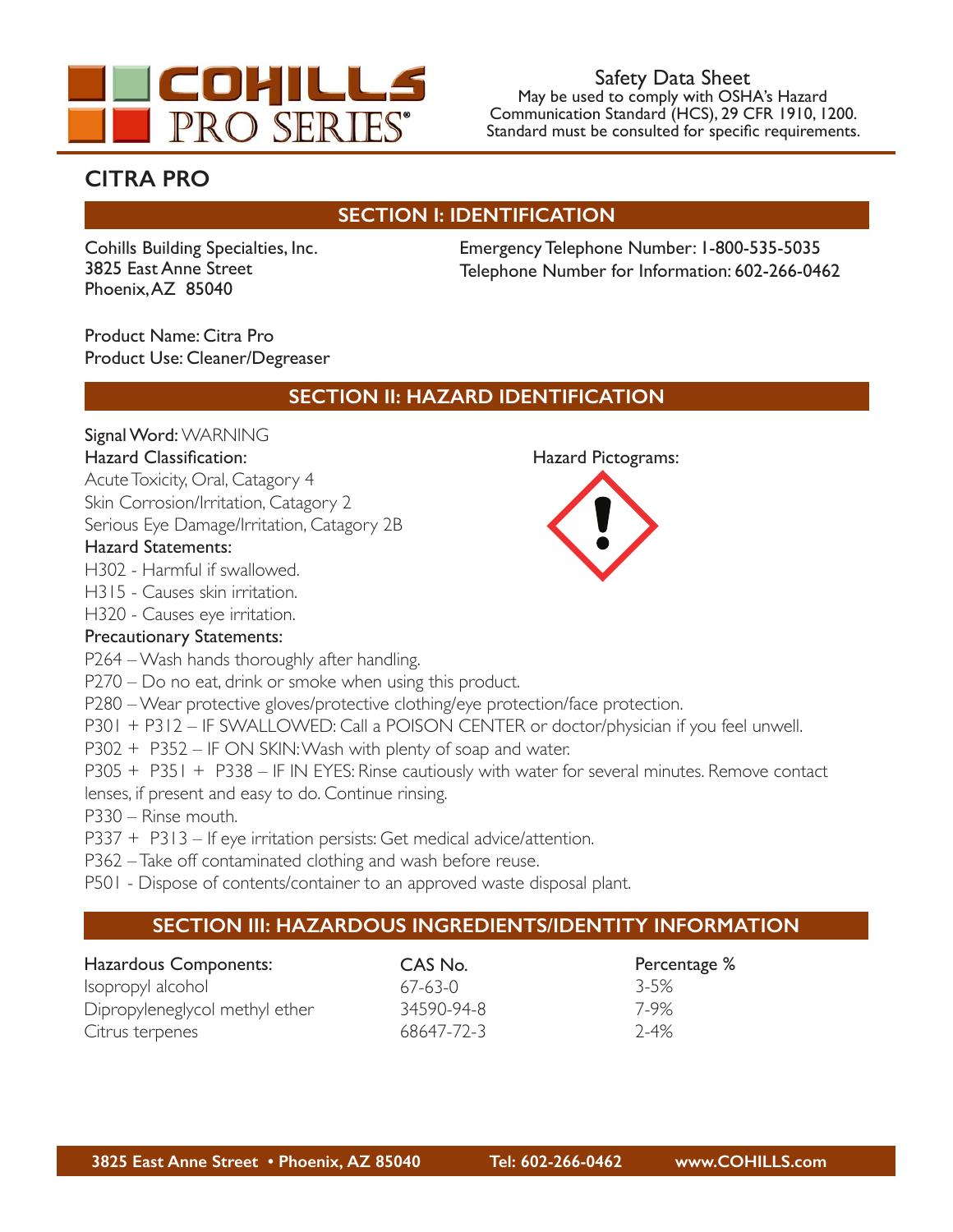

### **SECTION IV – FIRST AID MEASURES**

General Information: Immediately remove any clothing soiled by the product and launder before reuse. After inhalation: Remove to fresh air If breathing is difficult, Get Medical Attention.

After skin contact: Immediately wash with water and soap and rinse thoroughly.

After eye contact: Flush with water for at least 15 minutes, lifting both eyelids. If irritation persists, Get Medical Attention.

After ingestion: Rinse mouth with water. Drink two glasses of water or milk and Get Immediate Medical Help. Never give anything by mouth to an unconcious person.

Most Important Symptoms and Effects:

Acute: Ingestion

Delayed: Eye irritation

# **SECTION V – FIRE AND EXPLOSION HAZARD DATA**

Suitable Extinguishing Media: Use extinguishing measures that are appropriate to local circumstances and the surrounding environment.

Unsuitable Extinguishing Media: None known

Fire Hazard: Non-Flammable

Explosion Hazard: None

Reactivity: Not reactive.

Products of Combustion: CO, Organic vapors.

Special Hazards Arising from the Substance or Mixture: No further relevant information available. Special Remarks and Advice for Firefighters: Containers exposed to high heat may boil over and release flammable alcohol fumes. Wear self contained breathing apparatus and firefighter's protective clothing.

# **SECTION VI – ACCIDENTAL RELEASE MEASURES**

Personal precautions, protective equipment and emergency procedures: Wear protective equipment (See section VIII). Keep unprotected persons away.

Methods and material for containment and cleaning up:

Spill Response: Extinguish all open flames. Small spills - Flush to sewer. Large spills - Soak up on absorbent material and place in sealable container.

Waste Disposal: Dispose of as non-hazardous waste according to all local and federal regulations. Environmental precautions: None.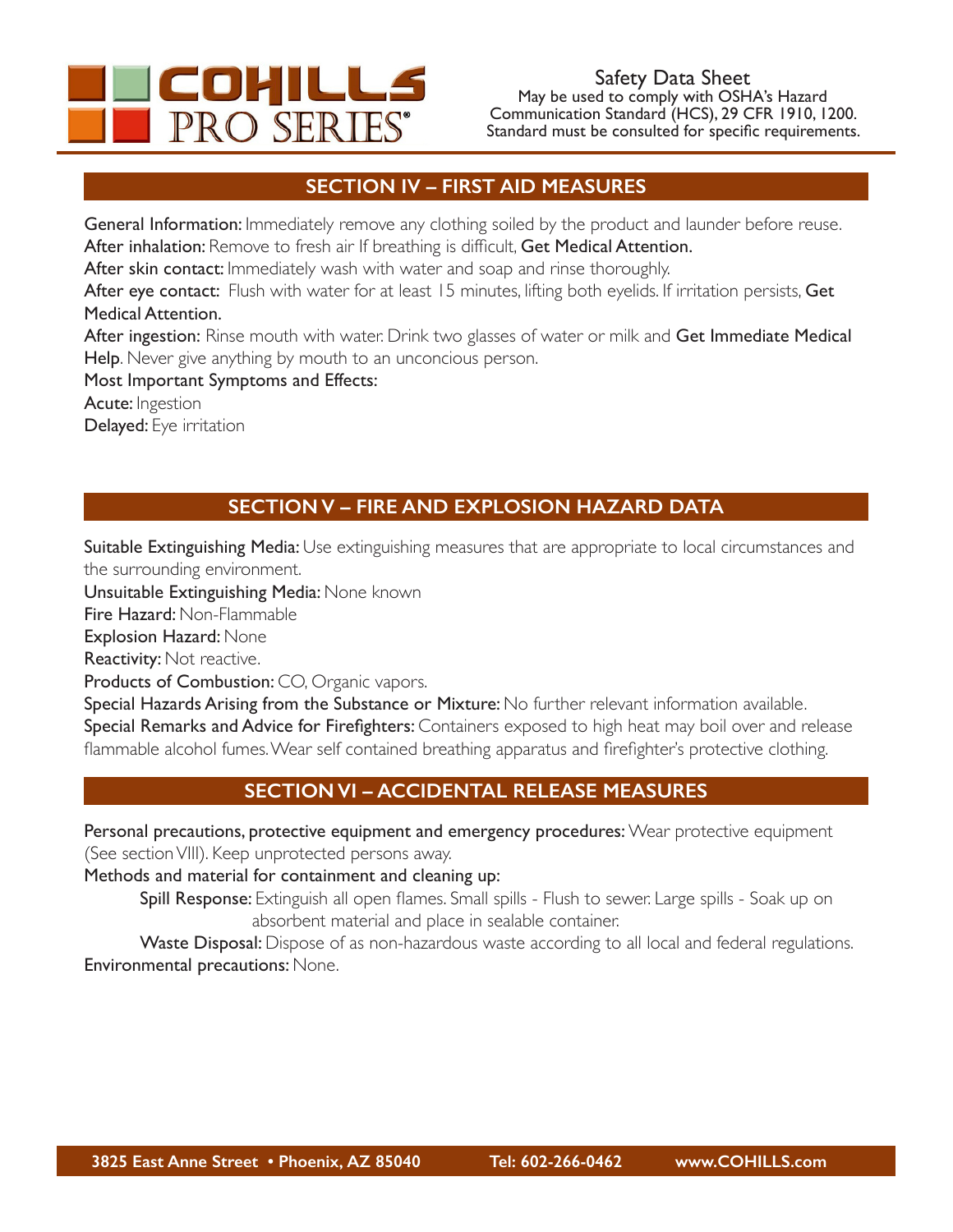

### **SECTION VII – PRECAUTIONS FOR SAFE HANDLING AND STORAGE**

**Handling** 

Precautions for safe handling: Wash hands after using. Do not contaminate food or feed stuff. Additional Hazards: None.

Hygiene Measures: Keep away from foodstuffs, beverages and feed. Immediately remove all soiled and contaminated clothing. Wash hands before breaks and at the end of work.

**Storage** 

Storage Conditions: Store in the original container, tightly sealed.

Storage Area: Store at room temperature.

Incompatible Products and Materials: Strong oxidizing agents, acids, bleach.

# **SECTION VIII – EXPOSURE CONTROL MEASURES**

Exposure Limits: Isopropyl Alcohol LD-50 oral 5045mg/kg (rat)

Dipropyleneglycol methyl ether LD-50 oral 5130mg/kg (rat)

### Appropriate Engineering Controls:

#### Personal Protective Equipment:



Hand: Protective Gloves. Wear gloves of adequate length to offer appropriate skin protection from splashes. Rubber or vinyl have been found to offer adequate protection for incidental contact. Eye: Safety Glasses/Goggles Skin and Body: None required. Respiratory: None required.

Additional Information: None.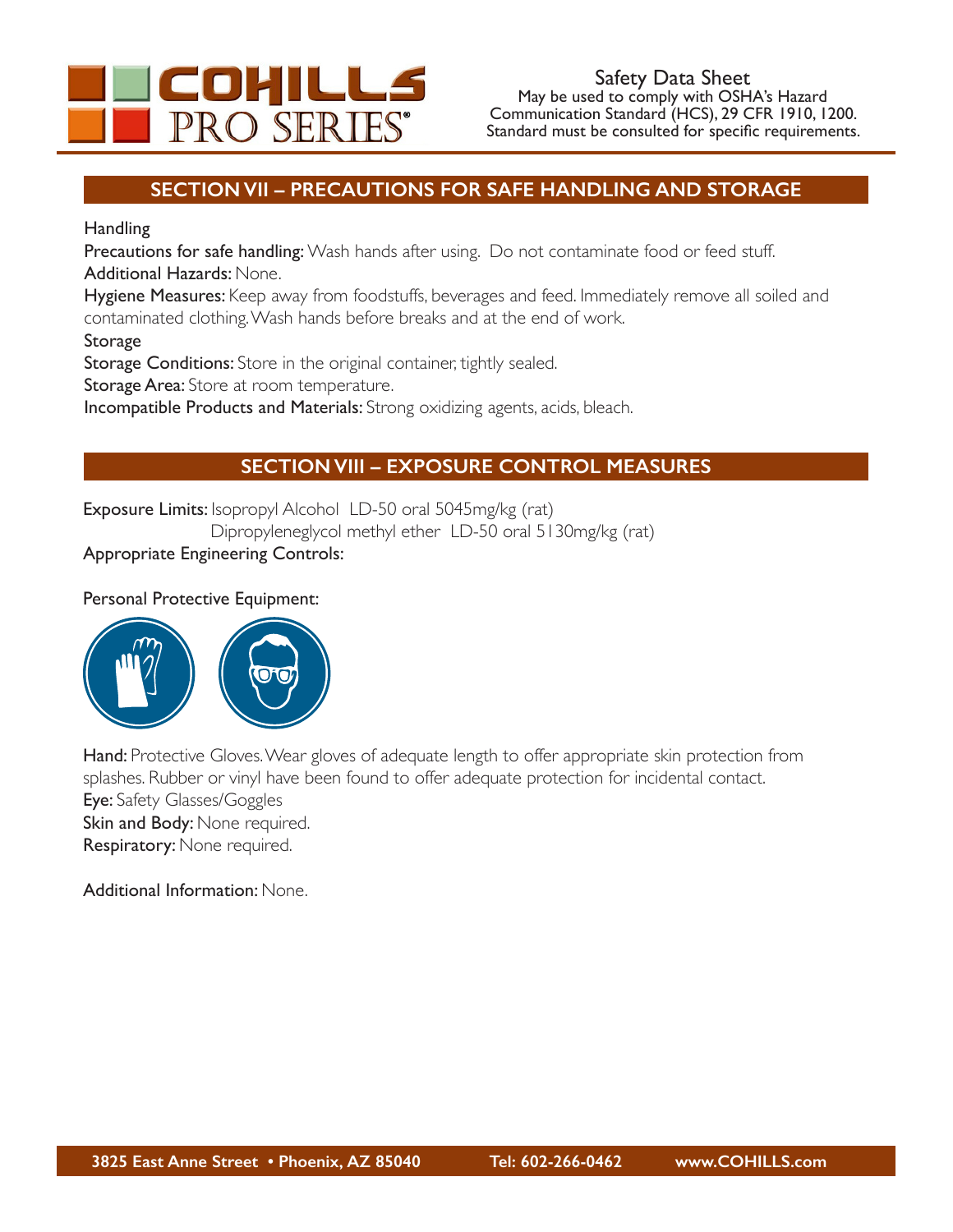

### **SECTION IX – PHYSICAL/CHEMICAL CHARACTERISTICS**

| Appearance                          | Form: Liquid                  |  |
|-------------------------------------|-------------------------------|--|
|                                     | Color: Orange                 |  |
|                                     | Odor: Citrus                  |  |
| pH-value:                           | $  - 2 $                      |  |
| <b>Boiling Point/Boiling Range:</b> | $\sim$ 95°C                   |  |
| <b>Freezing Point:</b>              | <b>NE</b>                     |  |
| Flash Point:                        | NA.                           |  |
| Auto Igniting:                      | Product is not self-igniting. |  |
| Vapor Pressure:                     | <b>NE</b>                     |  |
| Vapor Density:                      | $>$                           |  |
| Viscosity:                          | <b>NE</b>                     |  |
| Solubility:                         | Soluble                       |  |
| <b>Evaporation Rate:</b>            | <b>NE</b>                     |  |
| Flammability:                       | Non-flammable                 |  |
| <b>Decomposition Temperature:</b>   | <b>NE</b>                     |  |
|                                     |                               |  |

### **SECTION X – REACTIVITY DATA**

Conditions to be avoided: No decomposition if used according to specifications. Incompatible materials: Acids, strong oxidizing agents. Hazardous Decomposition Products: CO, Organic vapors. Reactivity: Not reactive. Chemical Stability: Stable. Possibility of Hazardous Reactions: None.

#### **SECTION XI – TOXICOLOGICAL INFORMATION**

Acute toxicity: Harmful if swallowed.

Likely Route of Exposure: Skin.

Exposure Symptoms:

Eyes: Severe irritant. Redness. Blurred vision.

Skin: Mild irritant, drying.

Inhalation: Respiratiory irritation, headache.

Ingestion: Gastric irritation, nausea, diarrhea. Treat ingestion immediatly.

### Effects (Short-term, Long-term):

- Immediate: Ingestion.
- Delayed: Eye and skin
- Chronic: None known.

Carcinogenicity: No.

Sensitization: No sensitizing effects known.